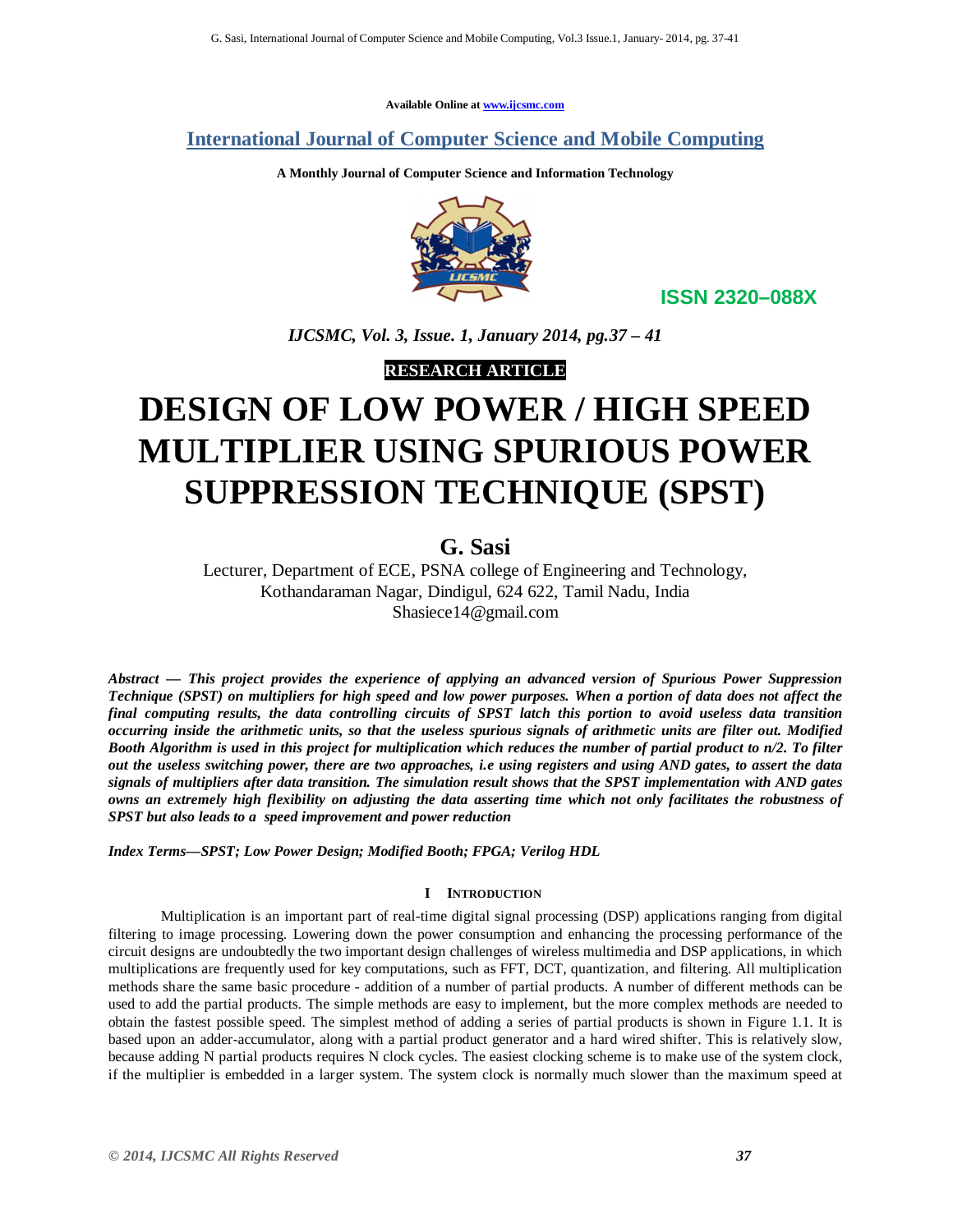which the simple iterative multiplier can be clocked, so if the delay is to be minimized an expensive and tricky clock multiplier is needed, or the hardware must be self-clocking.



**Fig 1**

In this paper Modified Booth Algorithm is used with detection logic, which will suppress the needless power in the circuit and also speed has been increased. Booth Algorithm also reduces the hardware size of the circuit by reducing the partial product by half..

#### **II SPST AS PRECOMPUTATION LOGIC**

Pre Computation logic is one of the efficient Low power VLSI technique to reduce the useless power dissipation in the circuits. The influence of the spurious signal transitions illustrated as five cases of a 16-bit addition are explored as shown in Fig. 2. The case1 illustrates a transient state in which the Spurious transitions of carry signals occur in the MSP though the fina1 result of the MSP are unchanged. The 2nd and 3rd cases describe the situations of one negative operand adding another positive operand without and with carry from LSP, respectively. Moreover, the 4th 5th cases respectively demonstrate the conditions of two negative operands addition without and with carry-in from LSP. In those cases, the results of the MSP are predictable, therefore the computations in the MSP are useless and can be neglected. Eliminating those spurious computations will not only save the power consumed inside the SPST adder/subtractor but also decrease the glitching noises which will affect the next arithmetic circuits.



**Fig 2**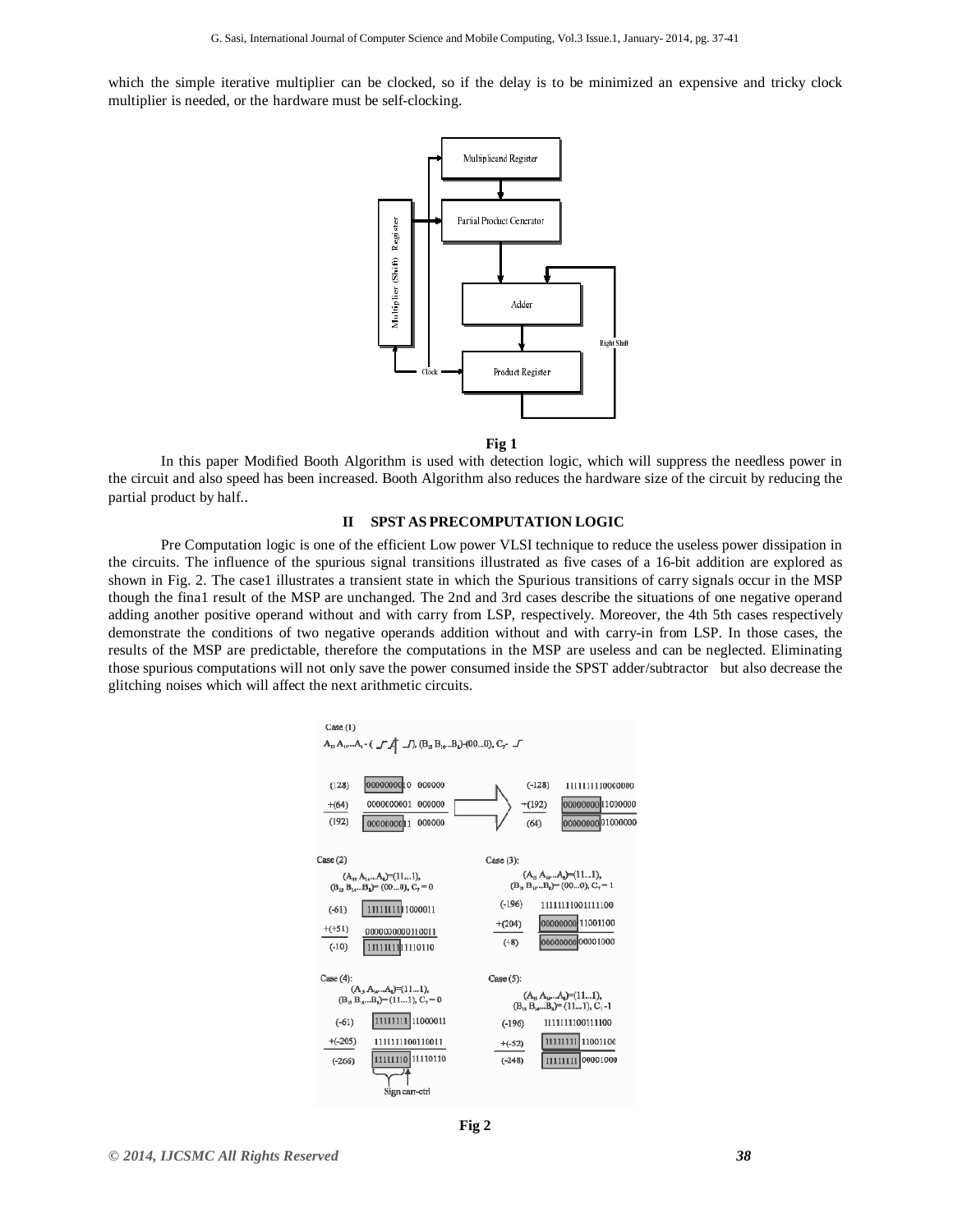From the above fives cases we can design the pre computation logic circuit (Detection Logic) as shown in Figure 3 which will avoid the useless computations so that the useless power has been reduced



In this paper the above detection logic is used to detect the unwanted MSB calculations, so that unwanted power dissipations were avoided. The SPST adder can be designed by using this detection logic to achieve power efficiency while adding Partial products, such a SPST adder is shown in figure 4 below.





The Modified Booth algorithm is used for Multiplication with SPST technique in this paper.

#### *A. Applying SPST on Modified Booth Encoder*

While multiplying two 16 bit numbers through booth algorithm eight partial products produced, but some of the partial product may contain all the bits as zero, so saving those computations can significantly reduce the power consumption caused by the transient signals. We propose the SPST-equipped modified-Booth encoder, which is controlled by a detection unit. The detection unit has one of the two operands as its input to decide whether the Booth encoder calculates redundant computations. As shown in Fig. 5, the latches can, respectively, freeze the inputs of MUX-4 to MUX-7 or only those of MUX-6 to MUX-7 when the PP4 to PP7 or the PP6 to PP7 are zero, to reduce the transition power dissipation. Such cases occur frequently in e.g., FFT/IFFT, DCT/IDCT, and Q/IQ which are adopted in encoding or decoding multimedia data.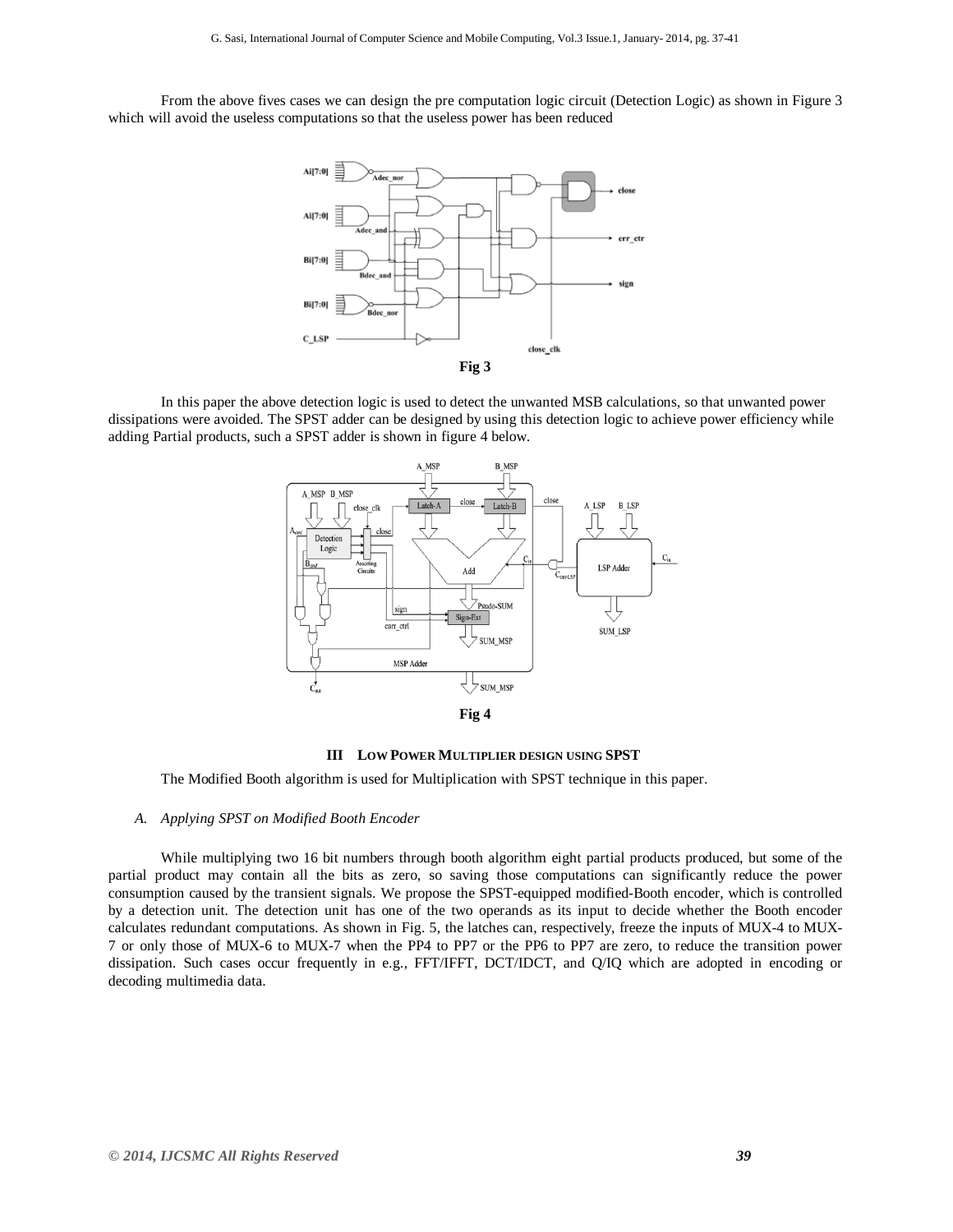

#### *B. Applying SPST on Compression Tree*

The proposed SPST-equipped multiplier is illustrated in Fig. 6. The PP generator generates five candidates of the partial products, i.e., {-2A; -A; 0; A; 2A}, which are then selected according to the Booth encoding results of the operand B. Moreover, when the operand besides the Booth encoded one has a small absolute value, there are opportunities to reduce the spurious power dissipated in the compression tree. According to the redundancy analysis of the additions, we replace some of the adders in compression tree of the multiplier with the SPST-equipped adders, which are marked with oblique lines in Fig. 6. The bit-widths of the MSP and LSP of each SPST-equipped adder are also indicated in fraction values nearing the corresponding adder in Fig. 6.





The SPST equipped Multiplier is designed by writing VERILOG HDL code and simulated and synthesized using XILINX 9.1.

| TZCYRCC WEITZGEIVIL IVI. IVIMAILICO TAMALI WIEL DI OL |                        |
|-------------------------------------------------------|------------------------|
| Number of Slices:                                     | 231 out of 4656<br>4%  |
| Number of 4 input<br>LUT <sub>s:</sub>                | 430 out of 9312<br>3%  |
| Number of IOs                                         | 68                     |
| Number of bonded<br>IOBs:                             | 68 out of<br>73%<br>92 |

TABLE 1 Device Utilization for Modified Booth with SPST